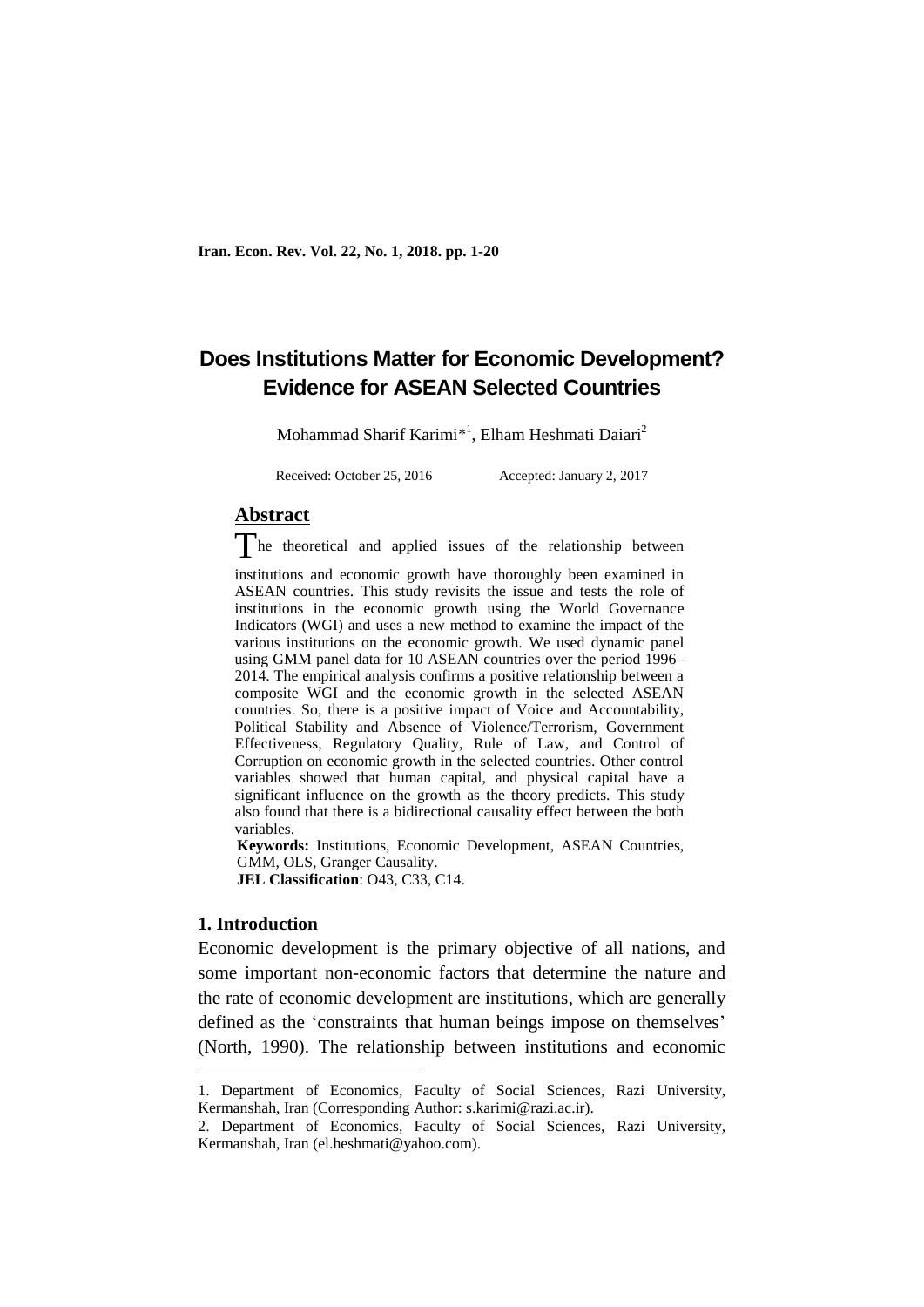growth have been an important issue for both developed and developing countries. The debate over the role of institutions in economic growth has resulted in conducting many researches, and has become one of the most dynamic areas of the empirical work in economics. Over the last three decades, institutions have received an increasing attention from the scholars, policymakers, and development practitioners. Both theoretical and empirical studies have shown that institutions have an effect on the economic development (see Hall and Jones, 1999; North, 1981; Mauro, 1995; Rodrik et al., 2004; Acemoglu and Robinson, 2010; Iqbal and Daly, 2014). Such studies have corroborated Douglass North (1990) hypothesis that institutions are the underlying determinants of the long-run economic performance of nations. Therefore, countries with better institutions, not only invest more in physical and human capital, but also use these factors more efficiently. Empirical literature has identified numerous institutions that influence the economic growth, including assessments of the quality of the government bureaucracy, absence of corruption, and constraints on powers of the executive branch, law enforcement, justice, regulations, tax administration, and institutions that manage monetary and fiscal Policies<sup>1</sup>. Conventional narrative review establishes that this literature typically reports statistically significant and positive effects of the institutional improvement on the economic performance. Since new global standards of institutions are emerging, developing countries are increasingly aware of the important role of institutional quality, and longer time series datasets are now available, it is crucial to validate the causality patterns between institutions and economic development, using a more advanced panel Granger causality approach.

In recent decades,  $ASEAN<sup>2</sup>$  countries have had a faster economic growth in the world and ASEAN is the second-fastest growing economy in Asia, so that after China it has expanded 300% since 2001 (WDI,

**.** 

<sup>1.</sup> See Barro (1997, 2000), Schleifer and Vishney (1994), Knack and Keefer (1995), Mauro (1995), Sachs and Warner (1995), Frye and Shleifer (1997), Johnson et al. (1998), Easterly and Levine (2002), Kauffman and Kraay (2002), Rodrik et al. (2004), Rodrik and Subramanian (2003), Meon and Sekkat (2004), Kauffman et al. (2005). 2. Association of Southeast Asian Nations (Including Malaysia, Indonesia, Singapore, Thailand, Philippine, Cambodia, Laos, Myanmar, Vietnam and Brunei)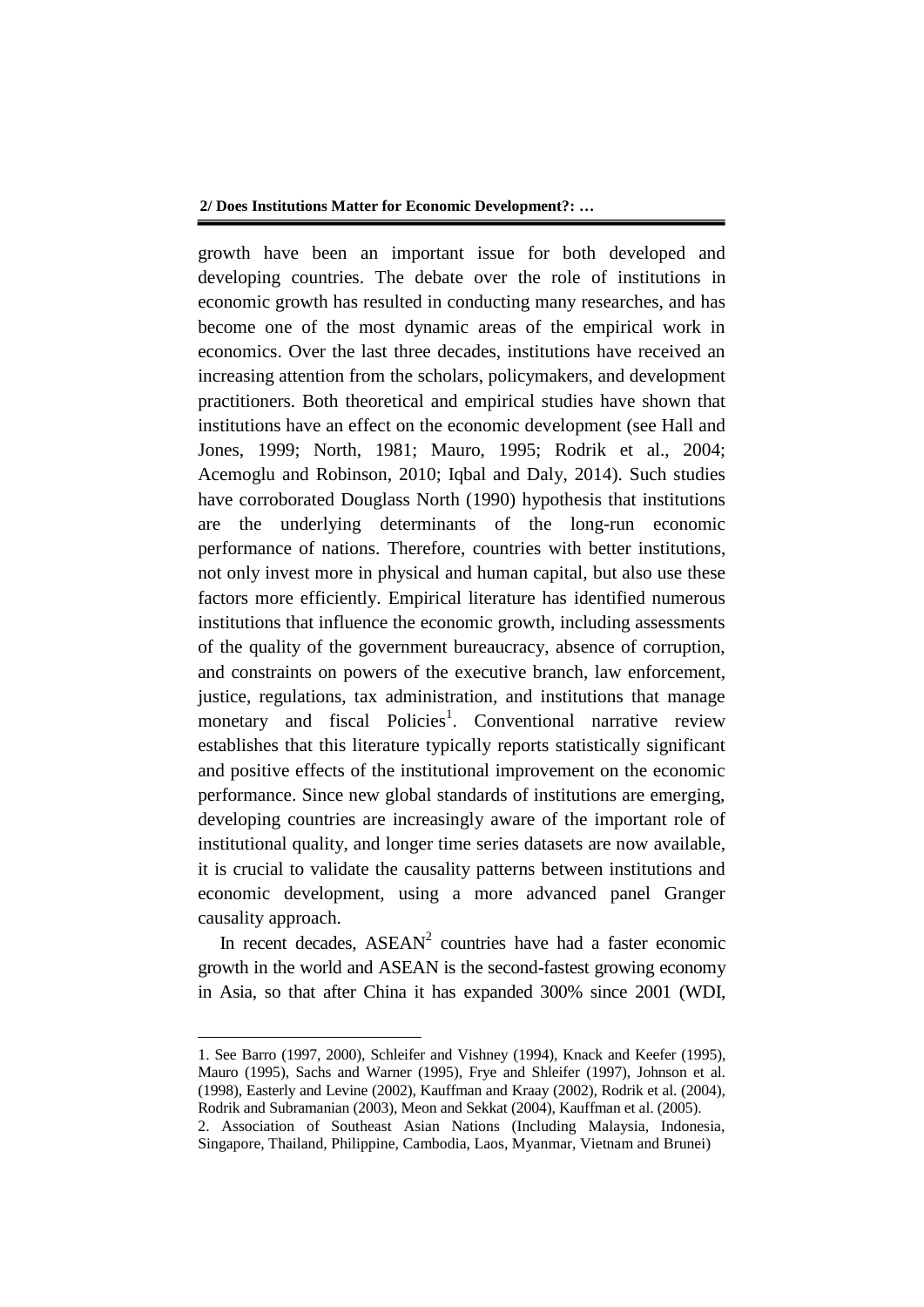2015). A limited literature has examined the impact of the institution on the economic growth at various stages of development in these countries. So, a further analysis is required to show the effects of new institutions indicators, such as government stability, control over corruption and the rule of law on the economic growth, and also to indicate that whether or not these effects vary with the level of development; for example, whether a government's stability is more important than control over corruption in promoting growth. Also this paper indicates that whether or not institutions which determine the level of administrative quality, perform equally at all stages of development, as well as the causal effect between the institutions and the economic development with this new approach. Therefore, this study revisits the issue and tests the role of institutions in economic development, using a new method and newly constructed sets of institutions for the ASEAN selected countries. Within this framework, this paper will discuss two major Points. The first point is to analyze the impact of institutions on economic growth, and the second concerns the causality patterns between the institutions and the growth.

The paper is structured as follows: Section2 provides a review of the literature, while Section3 describes the modeling strategy for the empirical analysis and the data sources. Section4 discusses the empirical results. Finally, Section5 presents the conclusions.



**Figure 1: GDP Growth over the Period 2001-2014 in Selected Countries and Region Source**: WDI, 2015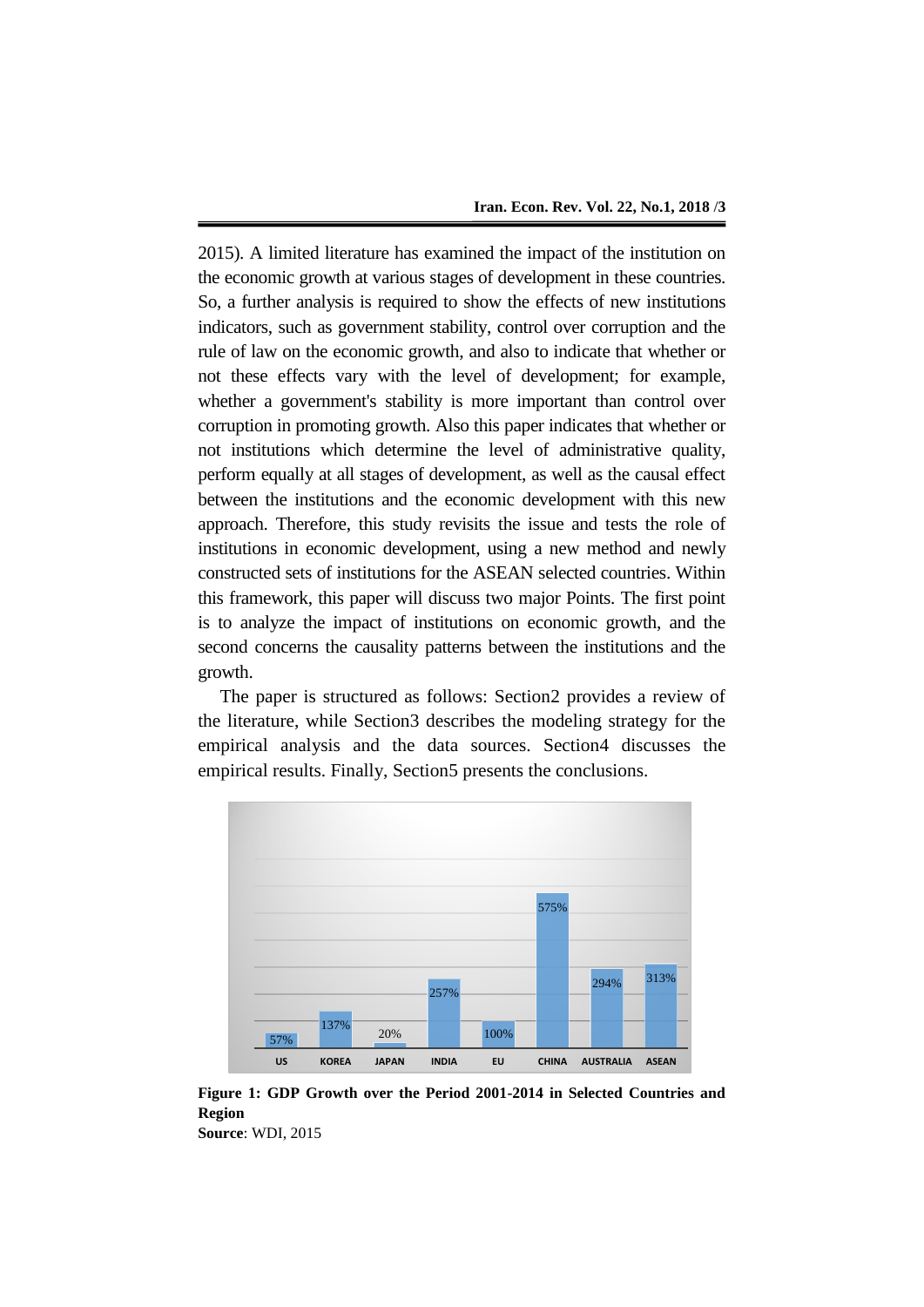## **2. Institutions and Economic Development**

The most crucial question in the field of economic growth and development is that why some countries are much poorer than others. Traditional neoclassical growth models, following Solow (1956), Cass (1965) and Koopmans (1965), explain differences in income per capita in terms of different paths of factor accumulation, since Romer (1986) and Lucas (1988) differed in the sense that they emphasized that externalities from physical and human capital accumulation could induce sustained steady-state growth. Though this theoretical tradition is still vibrant in economics and has provided many insights about the mechanics of economic growth, it has for a long time seemed unable to provide a fundamental explanation for economic growth. As North and Thomas (1973: 2) put it: "the factors we have listed (innovation, economies of scale, education, capital accumulation, etc.) are not causes of growth; they are growth". Factor accumulation and innovation are only proximate causes of growth. In North and Thomas's view, the fundamental explanation of comparative growth is differences in institutions.

According to North (1990: 4): "Institutions are the rules of the game in a society, the humanly devised constraints that shape human interaction. They structure incentives in human exchange, whether political, social or economic". Three important features of institutions are apparent in this definition: (1) that they are "humanly devised", which contrasts with other potential fundamental causes, like geographic factors, which are outside human control; (2) that they are "the rules of the game" setting "constraints" on human behavior; (3) that their major effect will be through incentives. Institutions comprise for example contracts and contract enforcement, protection of property rights, the rule of law, government bureaucracies, and financial markets. They also, however, include habits and beliefs, norms, social cleavages and traditions in education (so-called informal institutions). Formal institutions typically tend to be the crystallization of informal institutions (North, 1990), as social norms in the realms of gender, class and caste, for example, determine rules of political participation and representation, methods of economic exchange, and inclusion of different groups in society (Pateman, 1988).

Institutions conducive to economic development reduce the costs of economic activity. The costs include transaction costs such as search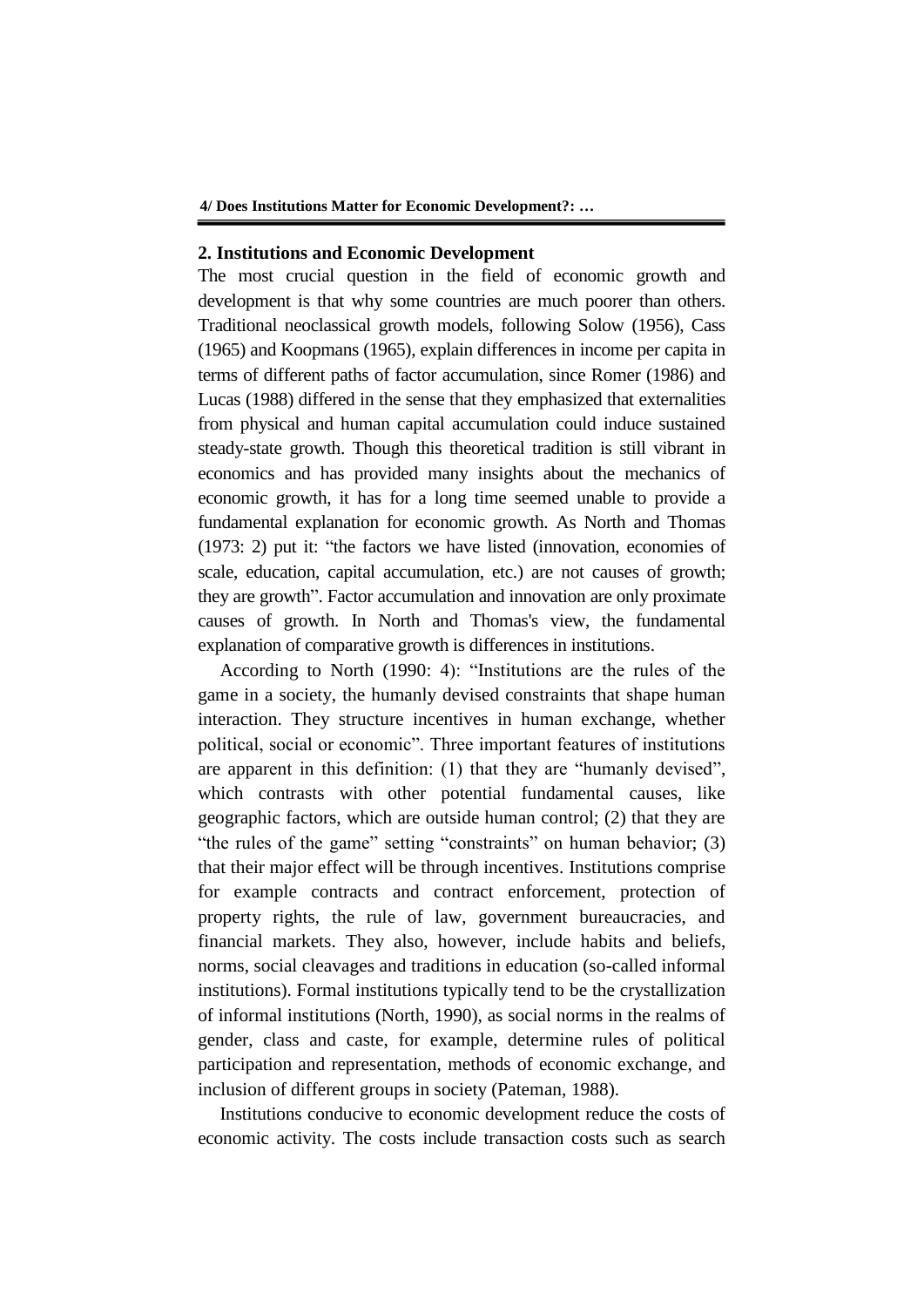and information costs, bargaining and decision costs, policing and enforcement costs (Coase, 1992: 197; Dahlman, 1979: 149). On the other hand, such institutions increase the security that the risk of incurring in an economic transaction is matched by the full appropriation of its eventual benefits. This includes the presence of individual private property rights. If property is protected, individuals will be more willing to invest and incur sunk costs. Recounting the land-ownership system in Ghana, Pande and Udry (2005) showed that where individual perception of security of land tenure is low, investment in the land is significantly reduced, and output consequently drops. In fact, in the few cases in which land is obtained through commercial transactions (as opposed to the traditional informal system of land redistribution), there ceases to be any difference in levels of investment because security of tenure is assured. This increases output and thus is conducive to economic development. Therefore, Institutions determine the costs of economic transactions: they spur development in the form of contracts and contract enforcement, common commercial codes, and increased availability of information, all of which reduce the costs of transactions, risk, and uncertainty. Institutions determine the degree of being appropriate of return to investment: protection of property rights and the rule of law spur investment and thus increase incomes. Institutions also determine the scope for oppression and expropriation of resources by elites: unequal institutions which allow the dominance of powerful elites over economic, exchange strongly limit development, as can be seen in the case of many ex-colonial countries. Lastly, institutions determine the degree to which the environment is conducive to cooperation and increased social capital. Also, inclusive and participatory institutions increase the flow of information and the extent to which resources can be pooled to reduce risk and ensure sustained levels of wealth.

## **3. Literature Review**

In the literature on the economic growth, in contrast, institutions are often accorded with considerable importance. Studies by North and Thomas (1973), North (1981) and Olson (1982) inspired scholars to explore the role of institutions in explaining the persistent differences in the economic development across the countries. The main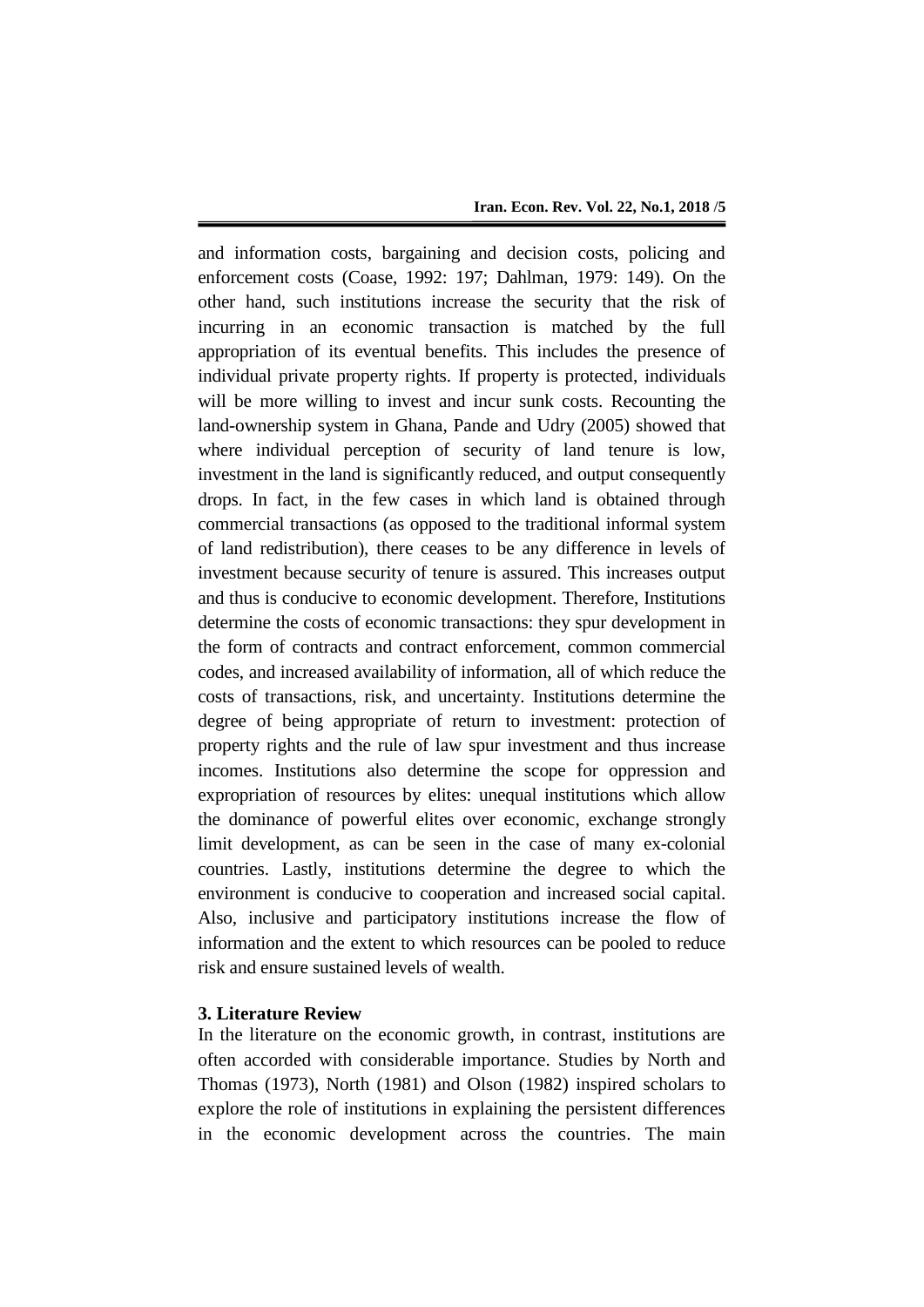conclusion is that good institutions help the growth of per capita incomes. The relevant literature suggests that institutions play a significant role in the GDP per capita. It is generally believed that institutions play a key role in determining the long-run economic growth (Knack and Keefer, 1997; Mauro, 1995 Acemoglu et al., 2002; Alcalà and Ciccone, 2004; Glaeser et al., 2004, Chauffour, 2011, Valeriani and Peluso, 2011). Scholars identified numerous institutions that influence the economic growth, including governance, law enforcement, justice, regulations, tax administration, and institutions that manage monetary and fiscal policies. But the quality of the institutions in any given country, plays an important role in determining the growth process by influencing the incentive structure for the investment in human and physical capital as well as technological advancement and innovations.

In the recent studies, World Governance Indicators (WGI) (Kaufmann et al., 2008) was a widely used indicator to measure the quality of institutions across countries. It attempted to cover a wide range of institutions by categorizing six 'governance Indicators'.

Knack and Keefer (1995) used two institutional variables in growth regressions, capturing the security of property rights and enforcement of contract, using five indicators: (1) rule of law; (2) corruption; (3) bureaucratic quality; (4) protection against risk of expropriation, and (5) repudiation of contracts. For 97 countries from 1974 to 1989, it was shown that the quality of institutions was important for the growth and investment. Meon and Weill (2006), and Olson et al. (1998) found evidences that institutional factors influenced total factor productivity, and also, those countries with better institutions exhibited higher productivity. Hall and Jones (1999), following Knack and Keefer (1995), used a weighted average measure of institutions from the ICRG dataset for 127 countries. They showed that differences in the social infrastructure across the countries are caused by large differences in capital accumulation, educational attainment. Acemoglu et al. (2001), using differences in European mortality rates as an instrument for contemporary institutions, found large effects of institutions on the income per capita.

Acemoglu et al. (2006) found that private property institutions exercise a major influence on the long-run growth, investment and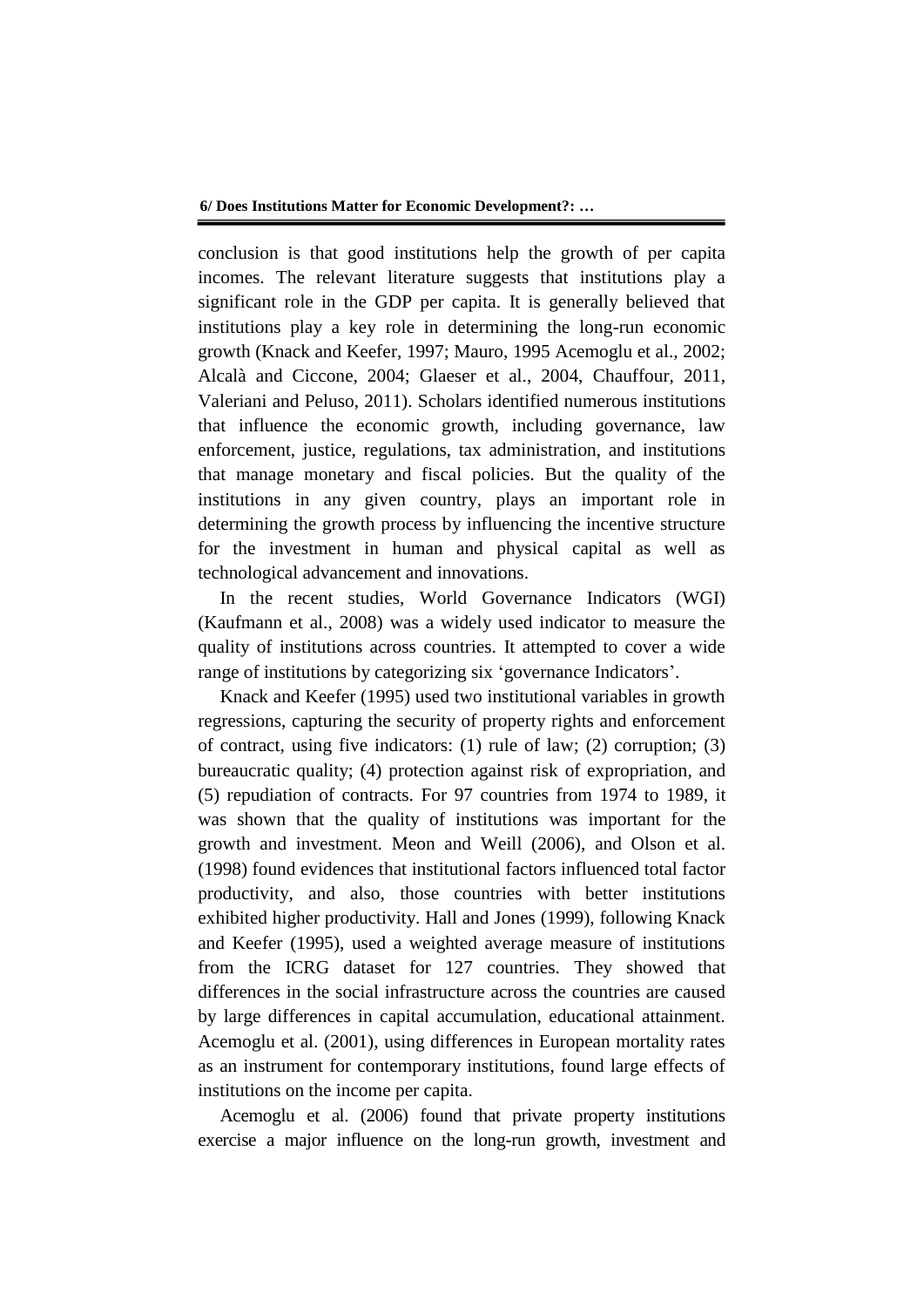financial development. They estimated the role of the institutions on the economic growth by the used 'constraint on executive' from Polity IV as a proxy for the private property institutions. Chauffour (2011), found that institutions, measured by the economic freedom, and the civil and political liberties, determine why some countries achieve and sustain better economic outcomes. Valeriani and Peluso (2011) found a positive impact of the institutions, measured by the civil liberties, quality of government and the number of the veto players on the economic growth. They also showed that institutions were more effective in the developed countries as compared to the developing countries.

Even though there has been increasing interest in the link between institutions and economic growth, far too little attention has been paid to the causality relationships between the two variables. An exception is the study by Chong and Calderon (2000). They utilized the BERI and ICRG institutions datasets, and found that the poorer the country was, the longer was the wait for the institutional development, and consequently the higher was the influence of the institutions on the economic growth. Lee and Kim (2009) revealed that there was a bidirectional causation between institutions and economic growth in 63 countries for the sample period 1965–2002, as more variables were added to their model specification. Utilizing panel data analysis, Dawson (2003) also analyzed the causality effect for various freedom indices from the Fraser Institute, such as political and economic freedom, as contrasted with the long-run economic growth using panel data analysis. He showed that the overall level of the economic freedom appears to cause growth. Specifically, the study showed that the levels of freedom were related to the free markets and the protection of property rights. Justesen (2008) conducted a series of Granger causality tests, using panel data analysis, and discovered that some aspects of the economic freedom affect the economic growth and the investment. However, there is certain weak evidence that growth affects economic freedom. In conclusion, Justesen reported that the economic freedom matters for the economic growth, but certain sub freedom indicators play a greater role than other subindicators in fostering the economic growth in a causal sense.

Law et al. (2013) by using two institutional datasets, the International Country Risk Guide (ICRG) and World Governance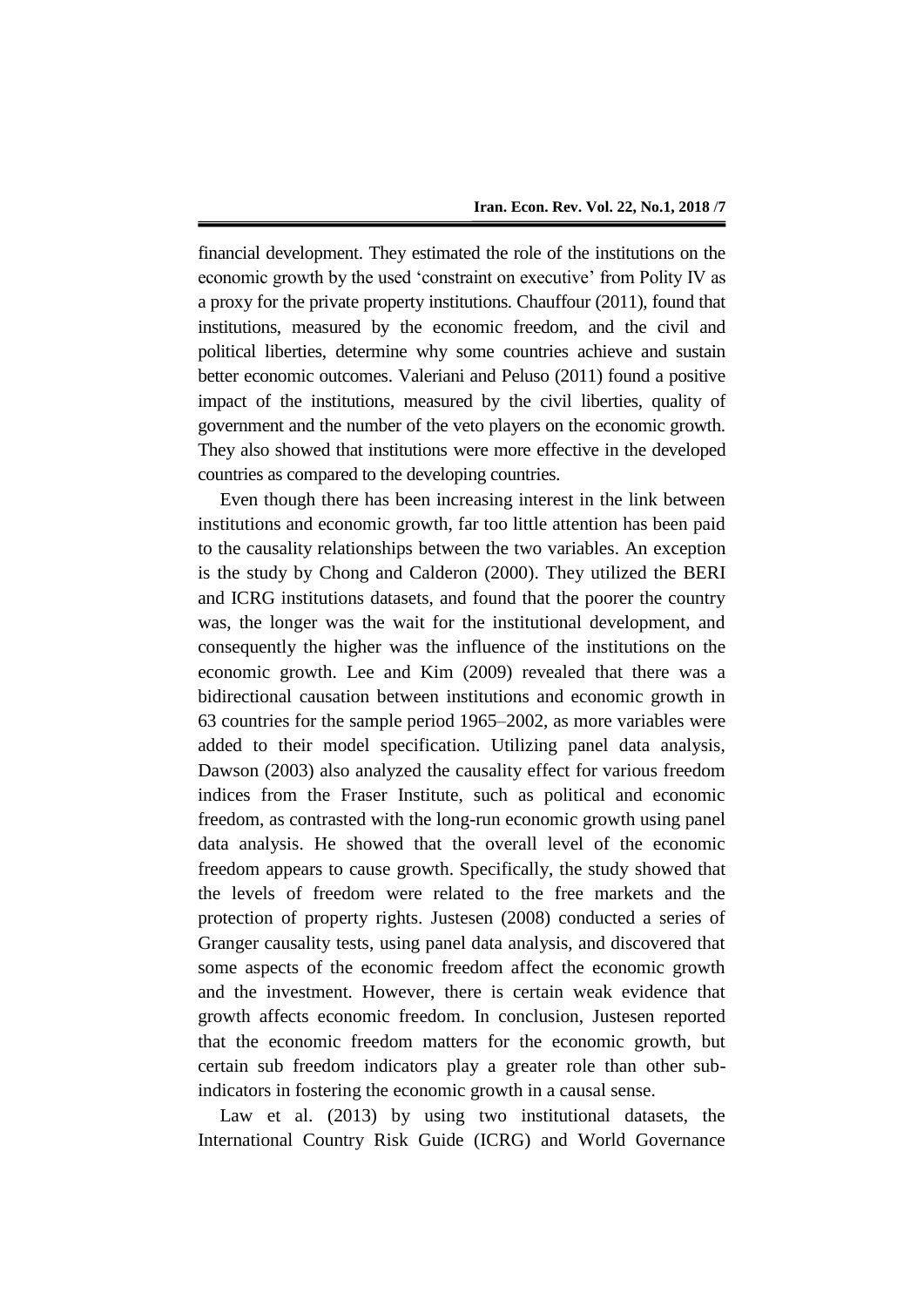**8/ Does Institutions Matter for Economic Development?: …**

Indicators (WGI), found that there was a bidirectional causality between the institutions and the economic development. They also suggested that causality patterns between the institutions and the economic performance vary at different stages of the income level. Better institutional quality fosters the economic development in the higher income countries, whereas the economic development tends to enhance the institutional quality in the lower income countries.

## **4. Methodology and Data**

#### **4.1 Econometric Model**

As we assessed the influence of the institutions on the growth in a formal extended growth model, we followed the earlier empirical works of Barro (1991), Mankiw et al. (1992), and Levine and Renelt (1992), and use the following empirical model:

$$
y_{it} = \beta_0 + \beta_1 I_{it} + \beta_2 X_{it} + \varepsilon_{it}
$$
 (1)

Where  $y_{it}$  represents the GDP growth rate of the country i at timet,  $I_{it}$ is the quality of the institutions for the country i at time t, and  $X_{it}$ represents the matrix of the control variables, while  $\varepsilon_{it}$  is the disturbance term. Also the panel Granger causality VECM investigates the causal linkages among the growth and the institutions. Our panel data comprised 10 countries over the period 1996-2014.

For equation 1, the most common problem with the institutional variables is that they are endogenous in the growth models; the growth models contain endogenously determined variables.

For instance, if the higher investment leads to growth, then the higher growth might prompt the investment. Glaeseret et al. (2004) also doubted the exogeneity of the institutions, as these subjective measures are strongly correlated and rise sharply with the level of the economic development. Chong and Calderon (2000) found an evidence for the significant causation in both directions. This leads to a simultaneous problem in OLS, so that we have implemented the GMM method. GMM based estimation is a technique for the instrumental variable estimation, and has several advantages over the conventional IV estimators (2SLS). Conventional IV estimator is inefficient in the presence of heteroscedasticity.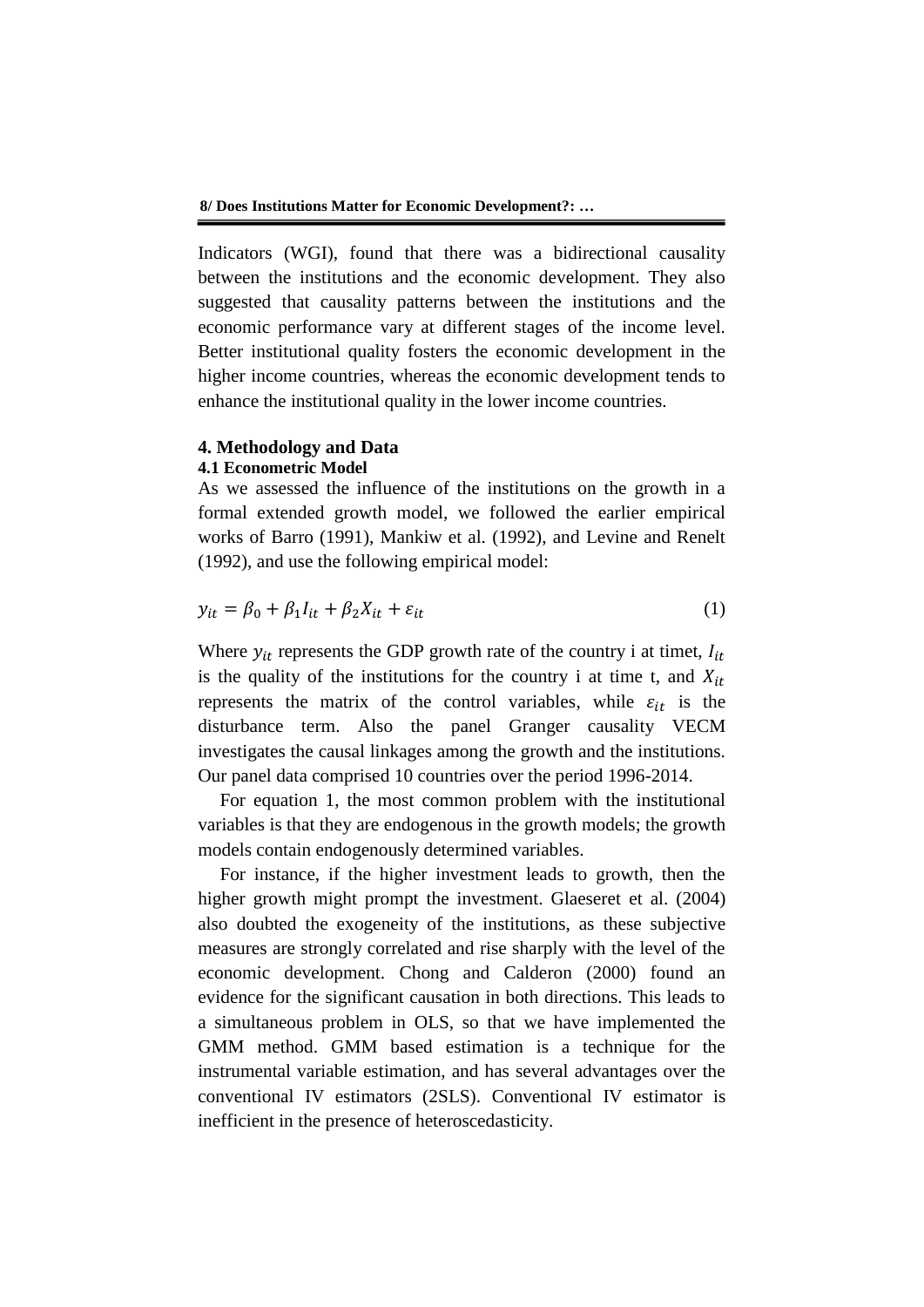GMM makes use of the orthogonality conditions to allow the efficient estimation in the presence of the heteroscedasticity of the unknown form (Arellano and Bond, 1991; Arellano and Bover, 1995). This analysis also uses the lagged values of the dependent and the independent variables in the level form as the instruments in equation of the first-difference form. However, this method can only control the weak forms of the endogeneity, since it assumes these variables are weakly exogenous, which means that they could be affected by the dependent variables, but are not correlated with the error term. The validity of this assumption can be tested using the Sargan test of over identifying restrictions, which tests the overall validity of the instruments and the second-order serial correlation test that hypothesizing the error term is not serially correlated (Arellano and Bond, 1991; Arellano and Bover, 1995; Blundell and Bond, 1998). Also we used the fixed effects OLS panel model, the fixed effects model tackles the cross sectional heterogeneity:

#### **4.2 Data**

We have employed a panel data set of 10 countries starting from 1996 to 2014. The real GDP per capita was obtained from the World Development Indicators (World Bank, 2015) and based on 2000 constant prices (US\$ million). To measure the quality of the institutions, we used Worldwide Governance Indicators (WGI), because this dataset is widely used in the previous empirical studies. The WGI dataset was constructed based on the information gathered through a wide variety of the cross-country surveys as well as the expert polls by Kaufmann et al. (2008), and the sample period covers the years 1996–2014. WGI indicators as the predictor variables for the Voice and Accountability, Political Stability and Absence of Violence/Terrorism, Government Effectiveness, Regulatory Quality, Rule of Law and Control of Corruption. The unit or the measurement of WGI indicators in terms of the percentage of the rank is based on the units ranging from 1 to 100, with higher values corresponding to better governance and institution outcomes.

There are statistical limitations to the use of the diverse indicators in a single regression framework as the strong correlation among the indicators creates a risk of multicollinearity (Moers, 1999). This might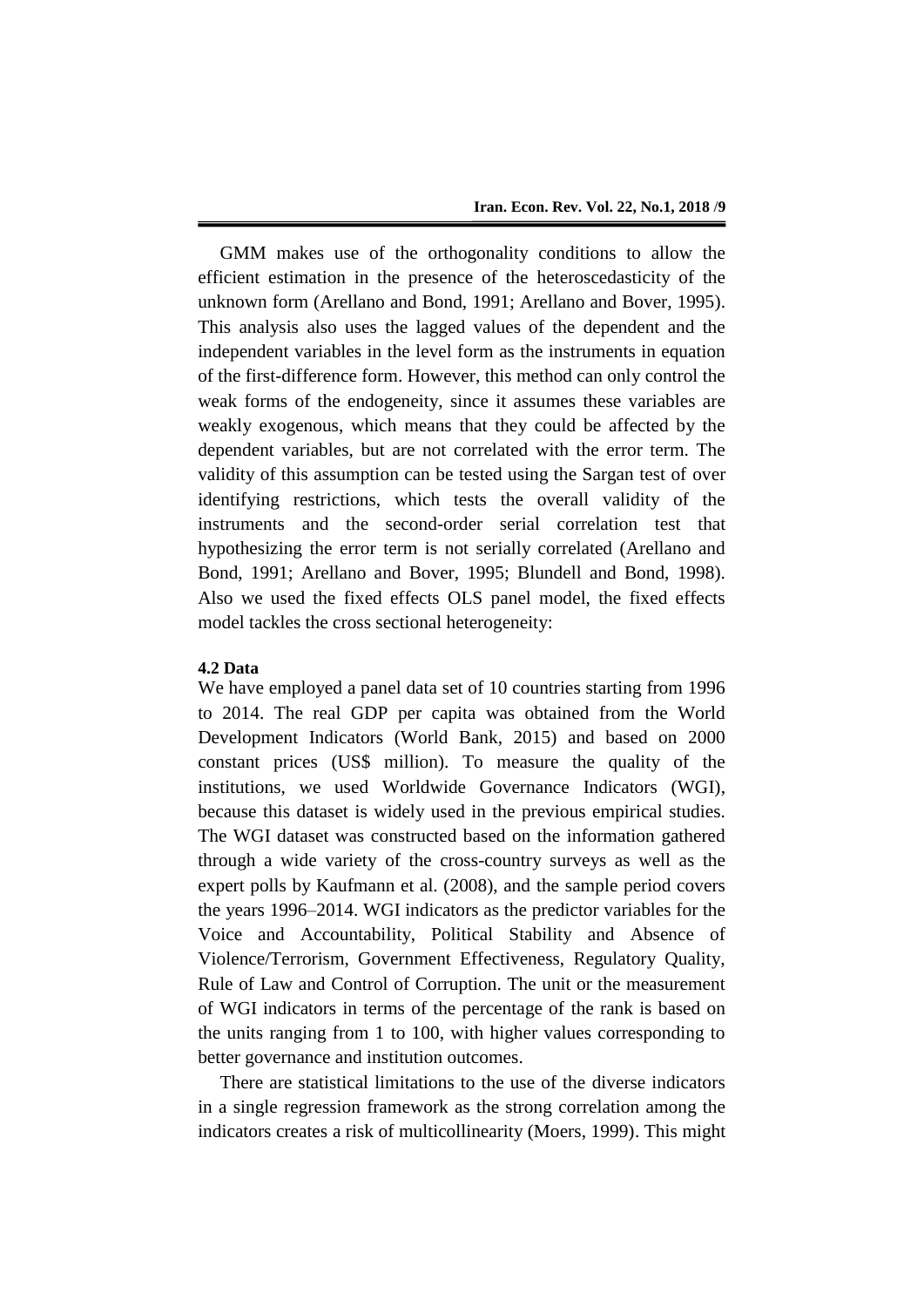be the reason why various studies have attempted to aggregate the different indicators by the means of the simple averages. Al-Marhubi (2004), Bjornksov (2006), Easterly (2002), and Easterly and Levine (2002) averaged all the six WGI indices in their analysis. This research was conducted by averaging these six indicators. For the control variables, we have used two main indicators, which have important roles for the economic growth: (1) Physical capital is measured using Gross Fixed Capital Formation; (2) human capital is measured by the average years of schooling were obtained from WDI. Physical capital is measured using Gross Fixed Capital Formation. We used average years of schooling which has been generally employed as a standard indicator of the human capital (Chi, 2008).

## **5. Results and Findings**

## **5.1 Panel Unit Root Analysis**

Determining the order of integration of the variables is a crucial step in an empirical analysis, since using the conventional OLS estimator with non-stationary variables results in spurious regressions. So that prior to the panel Granger causality tests, determining the order of integration of the variables, is a crucial step in an empirical analysis, since using the conventional OLS estimator with non-stationary variables results in spurious regressions. Many recent studies relied on the panel unit root tests in order to increase the statistical power of their empirical findings. In this respect, the panel unit root tests developed by Levin et al. (2002, hence forth LLC) and Im et al. (2003, hence forth IPS) are widely utilized in the panel cointegration studies. The panel unit root test of LLC (2002) entails estimating the following panel model:

$$
\Delta y_{it} = \mu_i + \rho y_{it-1} + \sum_{j=1}^{k} \alpha_j \Delta y_{it-1} + \delta_i t + \theta_t + \varepsilon_{it}
$$
\n(2)

Where  $\Delta$  is the first difference operator, k is the lag length,  $\gamma_i$  and  $\theta_t$  are the unit-specific fixed and time effects, respectively. The null hypothesis of  $p=0$  for all i is tested against the alternative hypothesis of  $\rho$  < 0 for all i. The rejection of the null hypothesis indicates a panel stationary process. The strong assumption of the homogenous  $\rho$  in the LLC test is difficult to satisfy due to the fact that the cross-sectional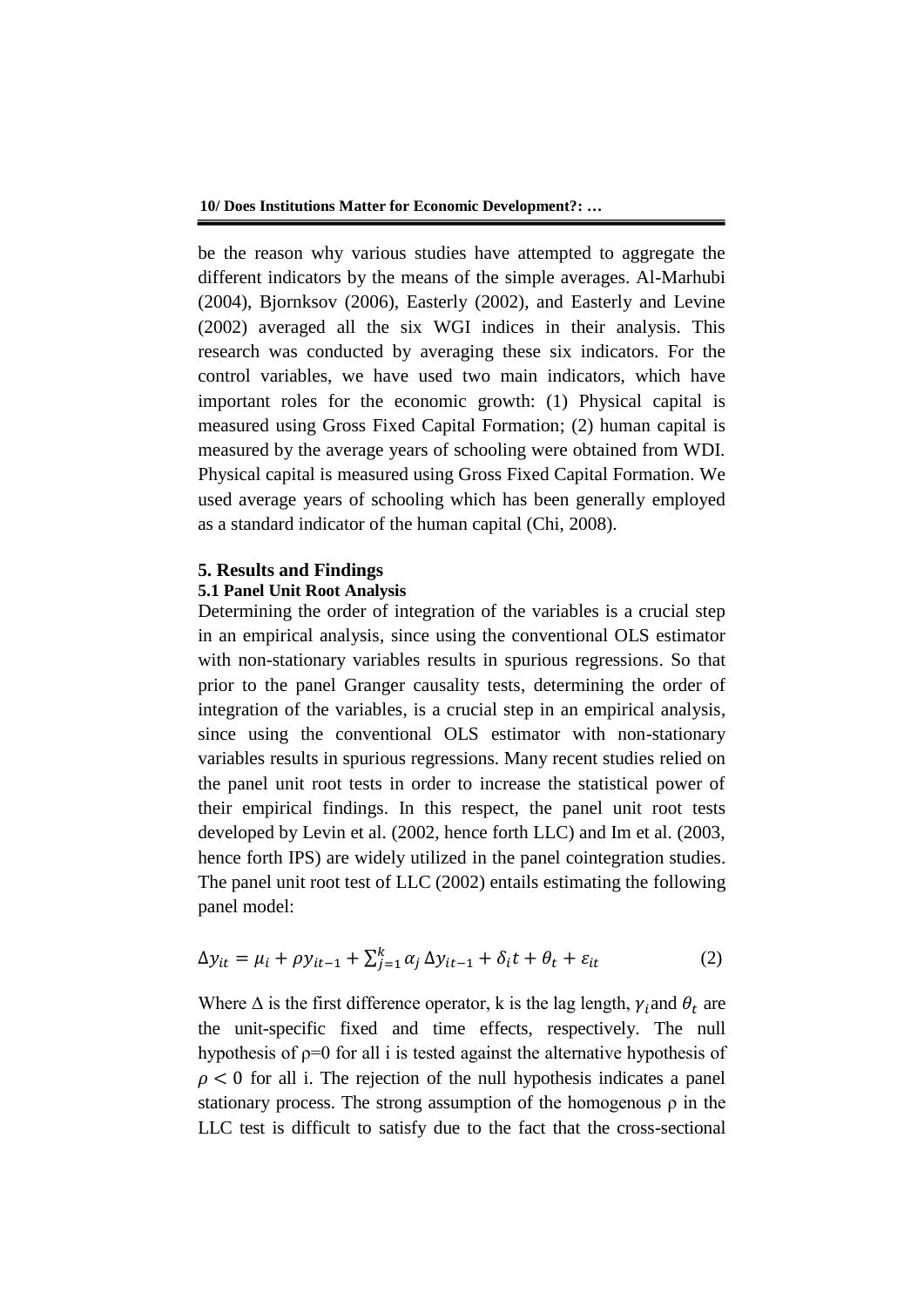units may have a different speed of adjustment process towards the long-run equilibrium. By relaxing this assumption, IPS (2003) proposed a panel unit root test which allows ρ to vary across all i. Therefore, in the IPS (2003) testing procedure, Eq. (2) is re-written as follows:

$$
\Delta y_{it} = \mu_i + \rho_i y_{it-1} + \sum_{j=1}^k \alpha_j \Delta y_{it-1} + \delta_i t + \theta_t + \varepsilon_{it}
$$
\n(3)

The panel unit root test results are reported in Table 1. The results do not show a uniform conclusion that the null of unit root can be rejected for the levels of the variables. However, the test statistics for the first-differences strongly reject the null hypotheses, which imply that the variables are stationary in the first-difference form. From the unit root analysis, we can therefore conclude that the variables are integrated of order one.

|                                        | <b>LLC</b>       |                          | <b>IPS</b>      |                          |
|----------------------------------------|------------------|--------------------------|-----------------|--------------------------|
| <b>Variable</b>                        | <b>Constant</b>  | <b>Constant</b><br>trend | <b>Constant</b> | <b>Constant</b><br>trend |
| <b>IGDPPC</b> Growth                   | 0.55(0.2260)     | 2.55                     | 2.99            | 6.39                     |
|                                        |                  | (0.0002)                 | (0.0070)        | (0.0000)                 |
| <i>Unstitutions</i> (WGI)              | $-0.805(0.7263)$ | $-2.05$                  | $-6.01$         | $-2.12$                  |
|                                        |                  | (0.0000)                 | (0.1041)        | (0.0143)                 |
| lHuman capital                         | $-1.24(0.0004)$  | $-8.55$                  | $-1.35$         | $-0.69$                  |
|                                        |                  | (0.0000)                 | (0.0000)        | (0.0042)                 |
| <i><u><b>IPhysical capital</b></u></i> | 0.90(0.8161)     | $-4.26$                  | $-4.65$         | $-1.69$                  |
|                                        |                  | (0.0000)                 | (0.0000)        | (0.0447)                 |
| ΔlGDPPC Growth                         | $-55.22$         | $-77.61$                 | $-19.75$        | $-63.19$                 |
|                                        | (0.0000)         | (0.0000)                 | (0.0000)        | (0.0000)                 |
| $\Delta$ llnstitutions (WGI)           | $-19.47$         | $-98.92$                 | $-59.46$        | $-42.49$                 |
|                                        | (0.0000)         | (0.0000)                 | (0.0000)        | (0.0000)                 |
|                                        | $-51.88$         | $-123.99$                | $-77.22$        | $-82.22$                 |
| $\Delta$ lHuman capital                | (0.0000)         | (0.0000)                 | (0.0000)        | (0.0000)                 |
|                                        | $-75.88$         | $-107.94$                | $-69.24$        | $-72.89$                 |
| ΔlPhysical capital                     | (0.0000)         | (0.0000)                 | (0.0000)        | (0.0000)                 |

**Table 1: Results for Panel Unit Root Tests**

**Note**: Δ is the first difference operator. Numbers in parentheses are p-values. Newey–Westbandwidth selection with Bartlett kernel was used for the LLC test. The maximum lag lengths were set to 12 and the Schwarz Bayesian Criterion was used to determine the optimal lag length.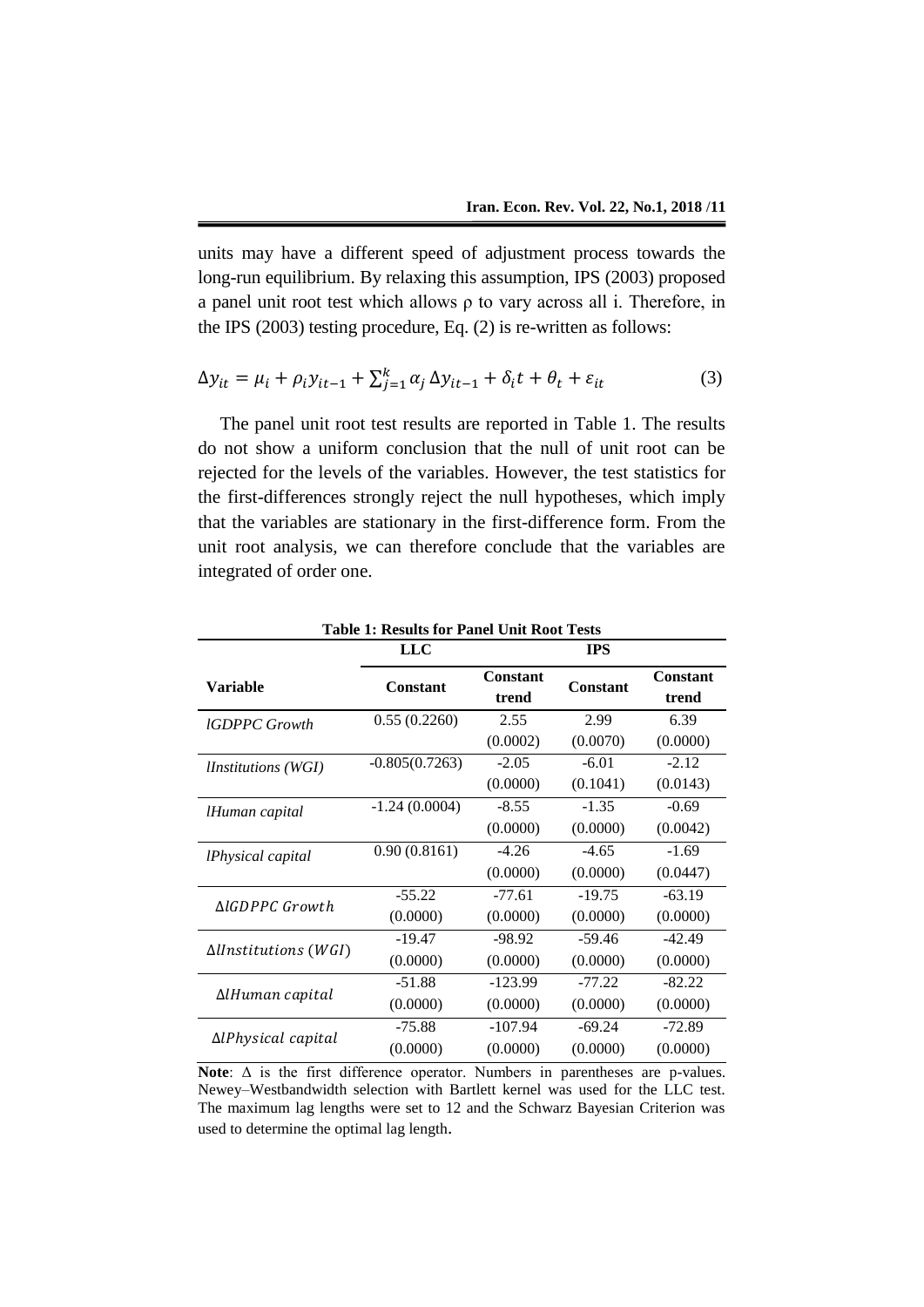Table 2 shows the impact of various institutions on the economic growth for the full sample of the selected ASEAN countries based on equation 1 from GMM first differences and the panel OLS methods. To assess the validity of the instruments, we have performed the Sargan test as well as the test for second-order serial correlation. Results show that the null hypothesis is rejected. So, the instruments are appropriate and the results are credible.

|                                                        | Table 2: Institutions and Economic Growth: panel OLS and First Difference |                             |  |  |
|--------------------------------------------------------|---------------------------------------------------------------------------|-----------------------------|--|--|
| <b>GMM, Dependent Variable (GDP per capita growth)</b> |                                                                           |                             |  |  |
| Variables                                              | OLS Fived effect                                                          | <b>CMM</b> first difference |  |  |

| <b>Variables</b>                       | <b>OLS Fixed effect</b> | <b>GMM</b> first difference |
|----------------------------------------|-------------------------|-----------------------------|
| $lGDPPC$ Growth $(-1)$                 | 3.276                   | 1.95                        |
|                                        | $(0.0216)$ **           | $(0.0412)$ **               |
| <i>Unstitutions</i> (WGI)              | 0.076                   | (0.08)                      |
|                                        | $(0.002)$ ***           | $(0.0493)$ **               |
| lHuman capital                         | 0.167                   | 0.199                       |
|                                        | $(0.085)*$              | $(0.031)$ **                |
| <i><u><b>IPhysical capital</b></u></i> | 1.095                   | 1.673                       |
|                                        | $(0.015)$ **            | $(0.029)$ **                |
| No of instruments                      |                         | 23                          |
| Serial correlation test AR(1)          |                         | 0.351                       |
| Serial correlation test AR(2)          |                         | 0.552                       |
| Sargan test (p-value)                  |                         | 0.897                       |
| Adjusted R-squared                     | 0.564                   |                             |
| DW statistics                          | 2.807                   |                             |

**Note**: p-values of t-statistics are in parentheses.

\*Denotes significance at the 10% level.

\*\*Denotes significance at the 5% level.

\*\*\* Denotes significance at the 1% level.

The results obtained from the Panel OLS fixed effect method, and the GMM techniques are almost the same in terms of the signs and significance, but the coefficients are higher in GMM compared to the OLS methods. The empirical estimation of the effects of institutions on the economic growth, shows that the improvement in the institutional quality leads to an acceleration in growth. So, we found that why the ASEAN countries achieve and sustain better economic outcomes. Overall, the results suggest that the ASEAN countries gain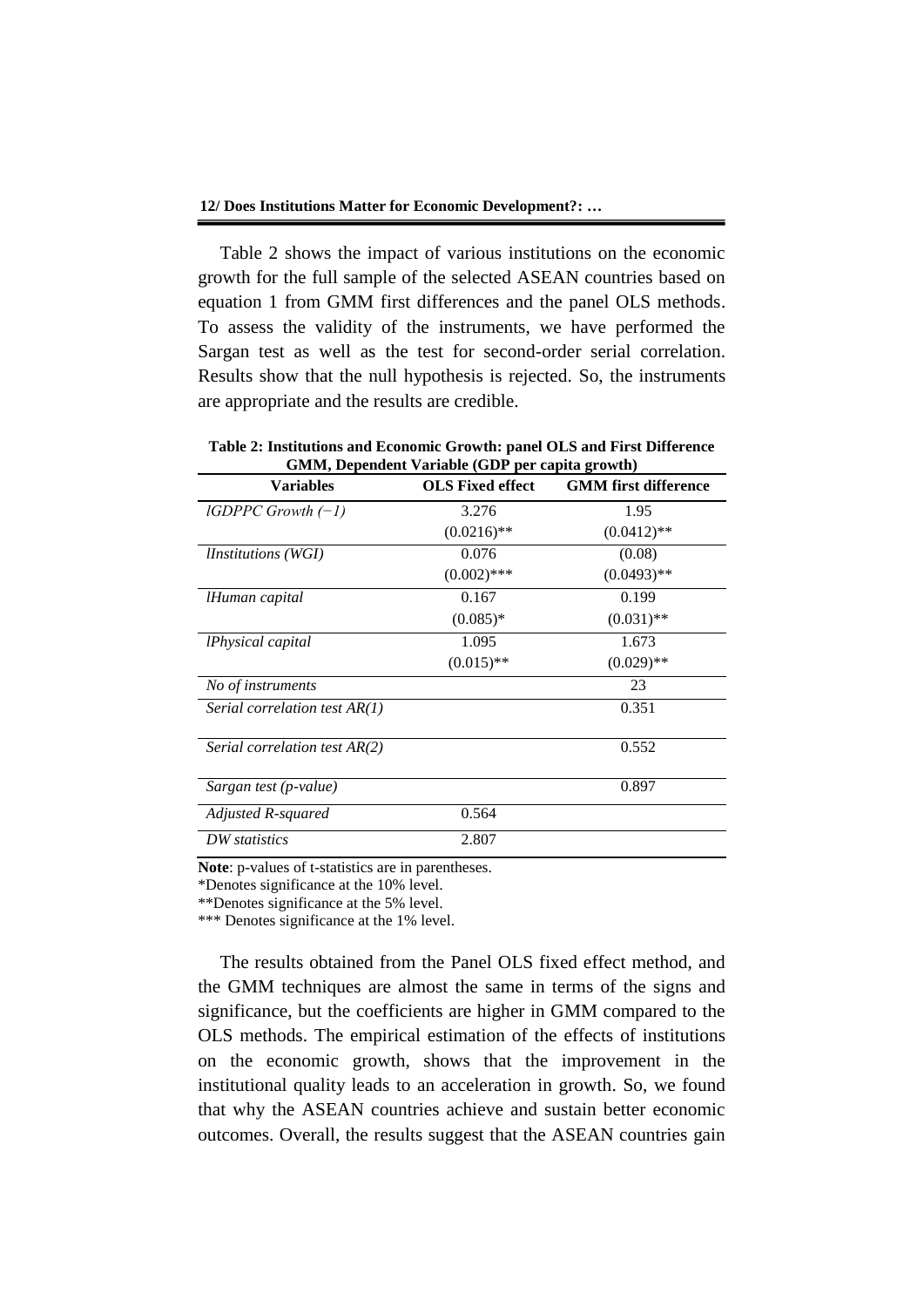more from the further improvement in the institutional quality. Our results also show that the economic growth is positively linked with the good quality of the administration across the institutions. The measures used to assess the impact of the administrative quality showed that a good quality of the Voice and Accountability, Political Stability and Absence of Violence/Terrorism, Government Effectiveness, Regulatory Quality, Rule of Law and the Control of Corruption order influenced the development process. The coefficient of human capital measured by education was positive and highly significant, which indicates that the investment in human capital influences the growth positively, as it increases the workers' quality and productivity (Barro, 1991).

## **5.2 Panel Causality Analysis**

As Engle and Granger (1987) demonstrated, the inferences from a causality test based on a vector auto regression (VAR) model in the first differences would be misleading, when the variables were cointegrated. To overcome this problem, one way is to estimate a vector error correction model (VECM) by augmenting the VAR model with the one-lagged error correction term. The panel VECM can be written as follows to investigate causal linkages in a panel data (Apergis and Payne, 2009):

$$
\Delta LGdppcg = \delta_{1i} + \sum_{p=1}^{k} \delta_{11ip} \Delta Ldppcg_{it-p} + \sum_{p=1}^{k} \delta_{12ip} \Delta Llnst_{t-p} + \varphi_{1i} ECT_{t-1} + \nu_{1it}
$$
\n
$$
(4)
$$

$$
\Delta LIns = \delta_{2i} + \sum_{p=1}^{k} \delta_{21ip} \Delta LIns_{it-p} + \sum_{p=1}^{k} \delta_{22ip} \Delta LGdppcg_{t-p} + \varphi_{2i} ECT_{t-1} + \varphi_{2it}
$$
\n(5)

Here all the variables are as previously defined.  $\Delta$  denotes the first difference of the variable, and p denotes the lag length. The significance of the first differenced variables provides evidence on the direction of the short-run causation, while the t-statistics on the one period error correction term denotes the long-run causation. The results from the panel Granger causality analysis are presented in Table 3.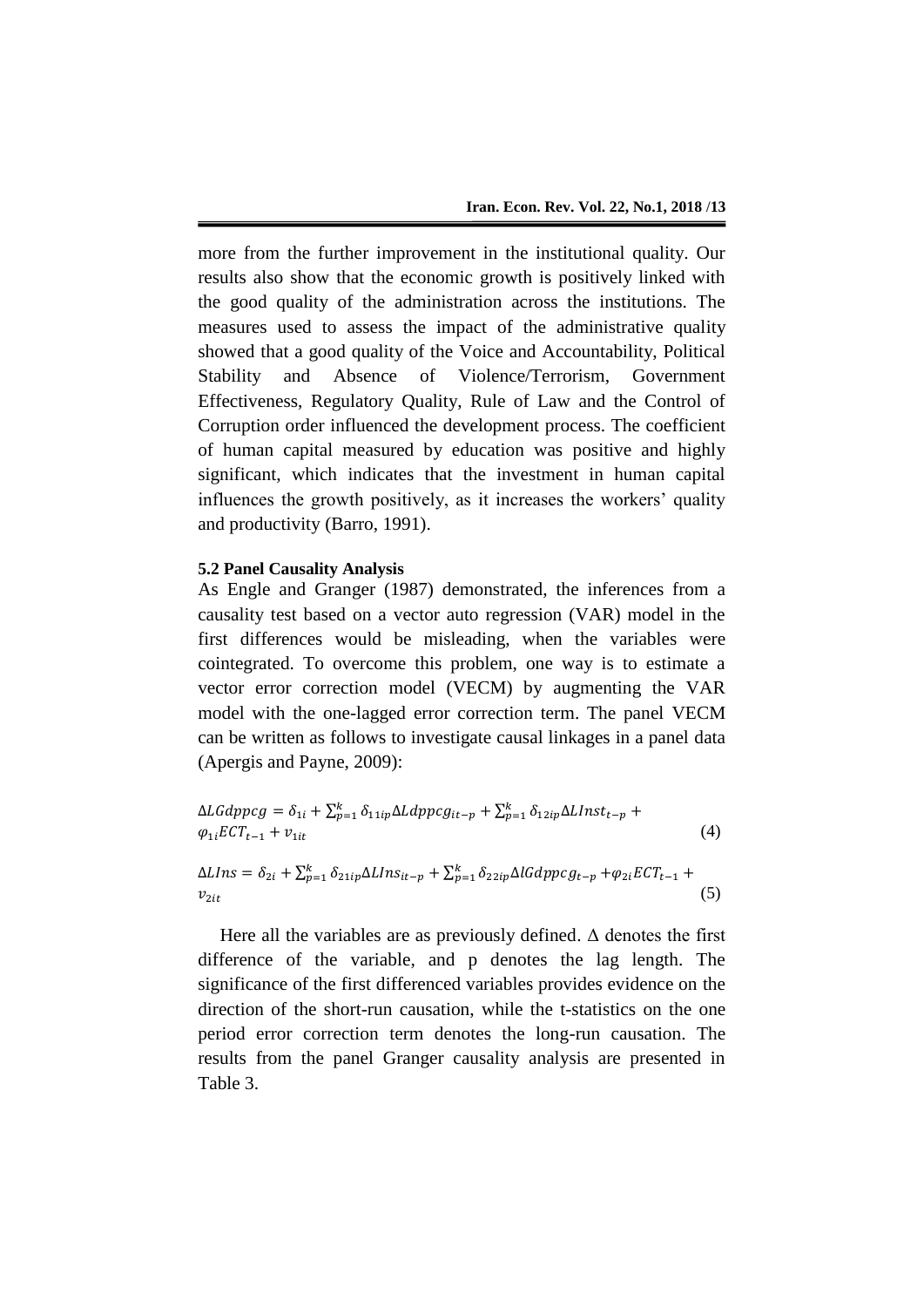|                  | <b>Short-run causality</b> |                | Long-run causality |               |
|------------------|----------------------------|----------------|--------------------|---------------|
|                  | $\Delta$ IGdppcg           | $\Delta$ lInst | ECT                |               |
| $\Delta$ CGdppcg |                            | 52.78          | 0.073              | $(17.26)$ *** |
|                  |                            | $(0.000)$ ***  |                    |               |
| ∆lInst           | 27.68                      |                | 0.002              | $(16.34)$ *** |
|                  | $(0.0005)$ ***             |                |                    |               |

**14/ Does Institutions Matter for Economic Development?: …**

**Note**: The optimal lag length was selected using the Schwarz information criteria. Figures in parentheses are p-values and absolute t-ratios, respectively. \*\*\* indicate the statistical significance at 1 percent level of significance.

The short-run causality analysis indicates the uni-directional causal linkages among the Gdppcg, and the Institutions. The short-run causality analysis thereby implies that the institution can be used to forecast the growth. Furthermore, the results provide an evidence that the Growth plays a role in forecasting the Institutions in the short-run. Besides, the long-run causality analysis, on the other hand, shows that: the Growth is the Granger cause of the Institutions, and the Institutions cause the Growth. Thereby, the causal linkages among the Growth and the Institutions have been dominated in the long-run. The empirical results suggest that there is a bidirectional causality effect between the both variables.

## **6. Conclusion and Policy Implications**

This paper seeks to identify whether or not there is a representative empirical effect of the institutional quality on the economic performance in the ASEAN countries, and if so, to measure the size of this effect and direction, the overall results of the dynamic panel difference estimation, and the panel OLS estimations suggest that the institutions exert a large and positive influence on the economic growth. The empirical estimation of the effects of the institutions on the economic growth, shows that the improvement in the institutional quality leads to an acceleration in the growth. Since the institutions are the fundamental determinant of the economic growth, to achieve high and sustainable growth, the institutional quality needs to be strengthened. We found that the institutions are associated with more sustainable economic development for the ASEAN economies. Moreover, the empirical results suggest that there is a bidirectional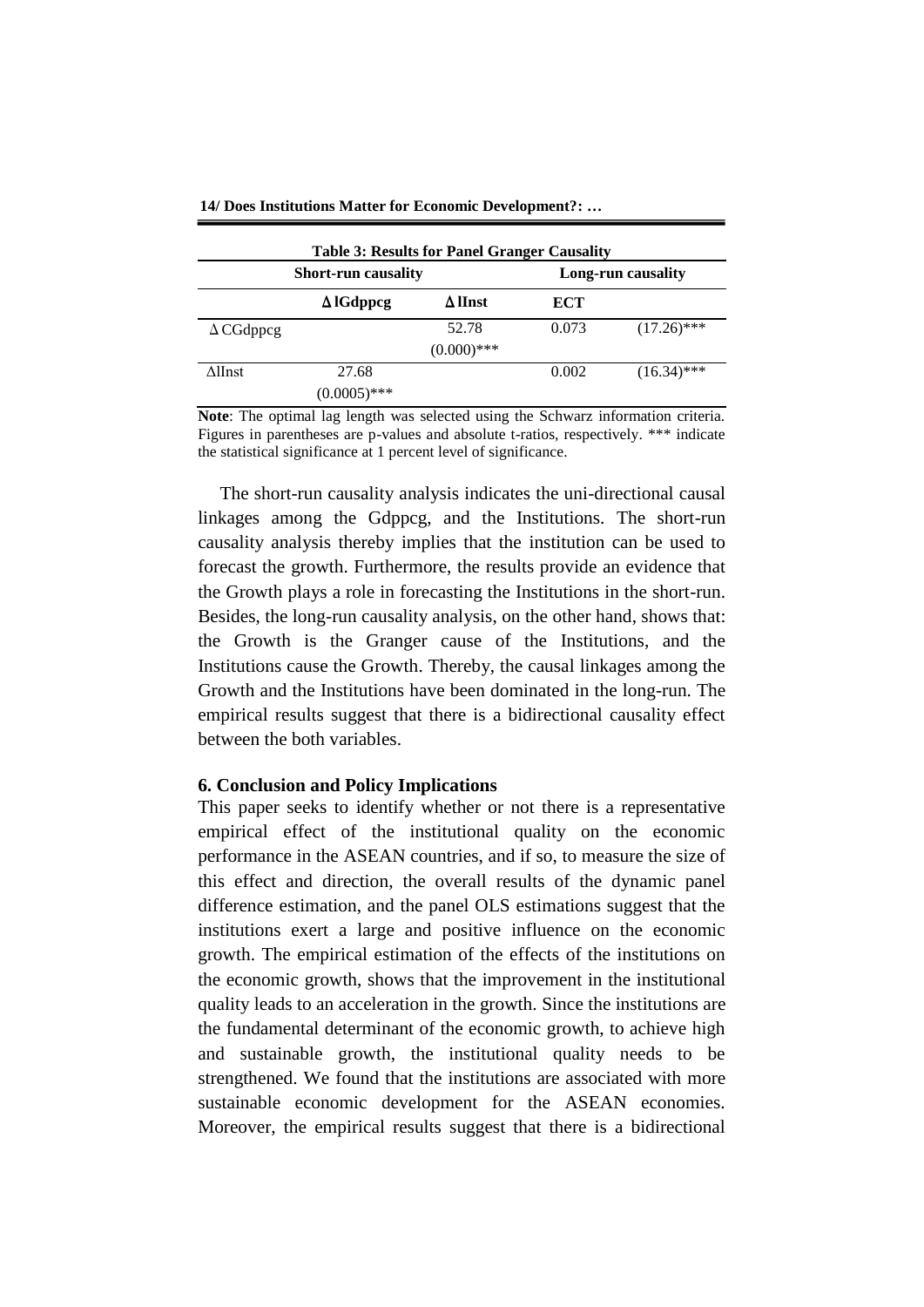short-run and long-run causality effect between both variables in the ASEAN countries.

When all the institutional measures indicators were combined in one index, the effects on the growth were more pronounced, which revealed a high degree of complementarity among the institutions in general and between the institutions that protect property rights and those that inhibit the political rent seeking, in particular. As the political institutions improve, the measures such as the improvement in the law and order conditions would yield immediate results in the form of the economic development. The other control variables showed that the human capital and the physical capital have significant influence on the growth as the theory predicts. Results also confirm the conditional convergence predicted in the modern theories of the growth. On the policy perspective, the emphasis should be given to the strengthening of all forms of the institutions such as Voice and Accountability, Political Stability and Absence of Violence/Terrorism, Government Effectiveness, Regulatory Quality, Rule of Law and Control of Corruption and to achieve the high and sustainable growth. The institutional quality needs to be strengthened.

## **References**

Acemoglu, D., Johnson, S., & Robinson, J. A. (2001). The Colonial Origins of Comparative Development: An Empirical Investigation. *American Economic Review, 91*(5), 1369–1401.

Acemoglu, D., & Robinson, J. (2010). The Role of Institutions in Growth and Development. *Review of Economics and Institutions, 1*(2), 1-30.

Acemoglu, D., Cutler, D., Finkelstein, A., & Linn, J. (2006). Did Medicare Induce Pharmaceutical Innovation. *American Economic Review, 96*(2), 103–107.

Al-Marhubi, F. (2004). The Determinants of Governance: A Cross-Country Analysis. *Contemporary Economic Policy, 22*, 394–406.

Arellano, M., & Bover, O. (1995). Another Look at the Instrumental-Variable Estimation of Error-Components Models. *Journal of Econometrics, 68*, 29–52.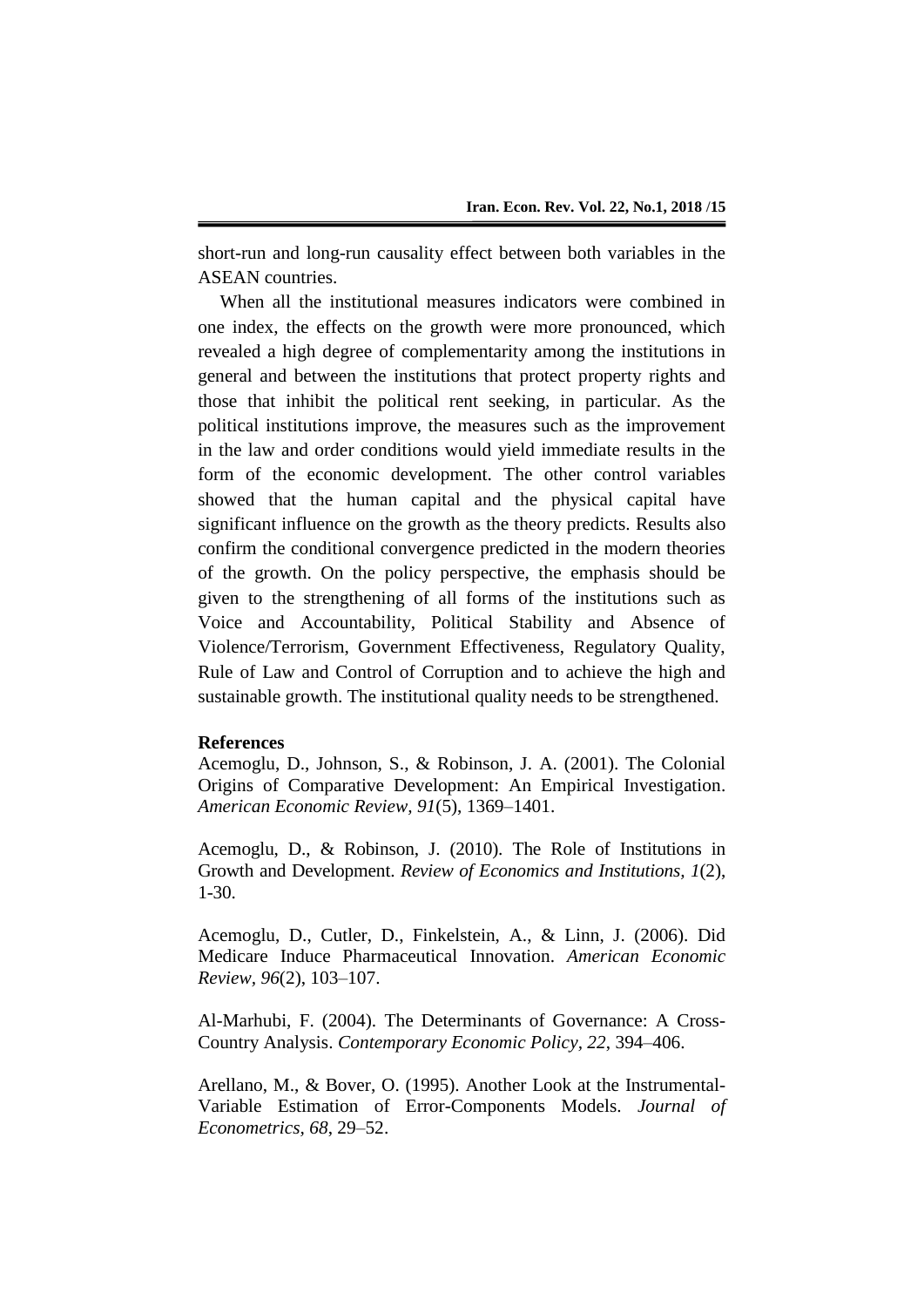Arellano, M., & Bond, S. (1991). Some Tests of Specification for Panel Data: Monte Carlo Evidence and an Application to Employment Equations. *Review of Economic Studies, 58*, 277–297.

Apergis, N., & Payne, J. E. (2009). Energy Consumption and Economic Growth: Evidence from the Common Wealth of Independent States. *Energy Economics, 31*, 641–647.

Barro, R. J. (2000). Inequality and Growth in a Panel of Countries. *Journal of Economic Growth, 5*(1), 5–32.

------------ (1997). Determinants of Economic Growth: A Cross-Country Empirical Study. *Development Discussion Paper,* Retrieved from http://unpan1.un.org/intradoc/groups/public/documents/apcity/unpan0 27110.pdf

----------- (1991). Economic Growth in a Cross Section of Countries. *Quarterly Journal of Economics, 106*, 407–433.

Blundell, R., & Bond, S. (1998). Initial Conditions and Moment Restrictions in Dynamic Panel Data Models. *Journal of Econometrics, 87*, 115–143.

Bjornksov, C. (2006). The Multiple Facets of Social Capital. *European Journal of Political Economy, 22*, 22–40.

Cass, D. (1965). Optimum Growth in an Aggregate Model of Capital Accumulation. *Review of Economic Studies, 32*, 233–240.

Chauffour, J. P. (2011). Freedom, Entitlement, and the Path to Development. *World Bank Economics Premise, 59*, 1–5.

Chi, W. (2008). The Role of Human Capital in China's Economic Development: Review and New Evidence. *China Economic Review, 19*(3), 421–436.

Chong, A., & Calderon, C. (2000). On the Causality and Feedback between Institutional Measures and Economic Growth. *Economics and Politics, 12*(1), 69–81.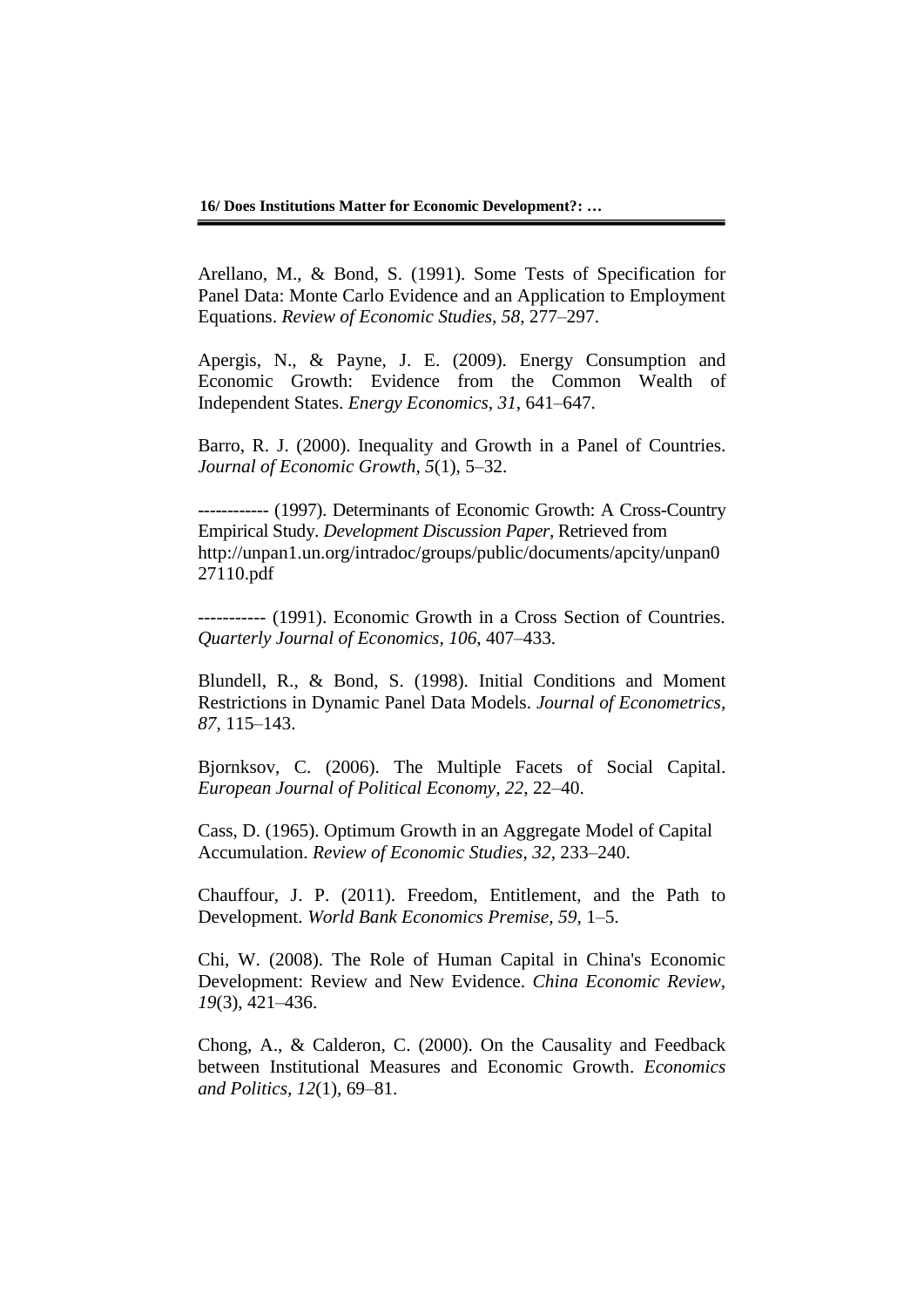Coase, R. H. (1992). The Economic Structure of Production. *American Economic Review*, *82*(4), 713–719.

Dahlman, C. J. (1979). The Problem of Externality. *The Journal of Law and Economics, 22*(1), 141–162.

Dawson, J. W. (2003). Causality in the Freedom–Growth Relationship. *European Journal of Political Economy, 19*, 479–495.

Easterly, W. (2002). The Cartel of Good Intentions: The Problem of Bureaucracy in Foreign Aid. *Journal of Policy Reform, 5*, 223–250.

Easterly, W., & Levine, R. (2002). Tropics, Germs, and Crops: How Endowments Influence Economic Development. *Journal of Monetary Economics, 50*(1), 3–39.

Engle, R. F., & Granger, C. W. J. (1987). Co-integration and Error-Correction: Representation, Estimation, and Testing. *Econometrica, 55*, 251–276.

Frye, T., & Shleifer, A. (1997). The Invisible Hand and the Grabbing Hand. *American Economic Review Papers and Proceedings, 87*, 354– 358.

Hall, R. E., & Jones, C. I., 1999. Why Do Some Countries Produce So Much More Output Per Worker than Others? *Quarterly Journal of Economics, 114*(1), 83–116.

Im, K. S., Pesaran, M. H., & Shin, Y. (2003). Testing for Unit Roots in Heterogeneous Panels. *Journal of Economics, 115*, 53–74.

Johnson, S., Kaufmann, D., & Zoido-Lobaton, P. (1998). Government in Transition: Regulatory Discretion and the Unofficial Economy. *American Economic Review, 88*, 387–392.

Justesen, M. K. (2008). The Effect of Economic Freedom on Growth Revisited: New Evidence on Causality from a Panel of Countries 1970–1999. *European Journal of Political Economy, 24,* 642–660.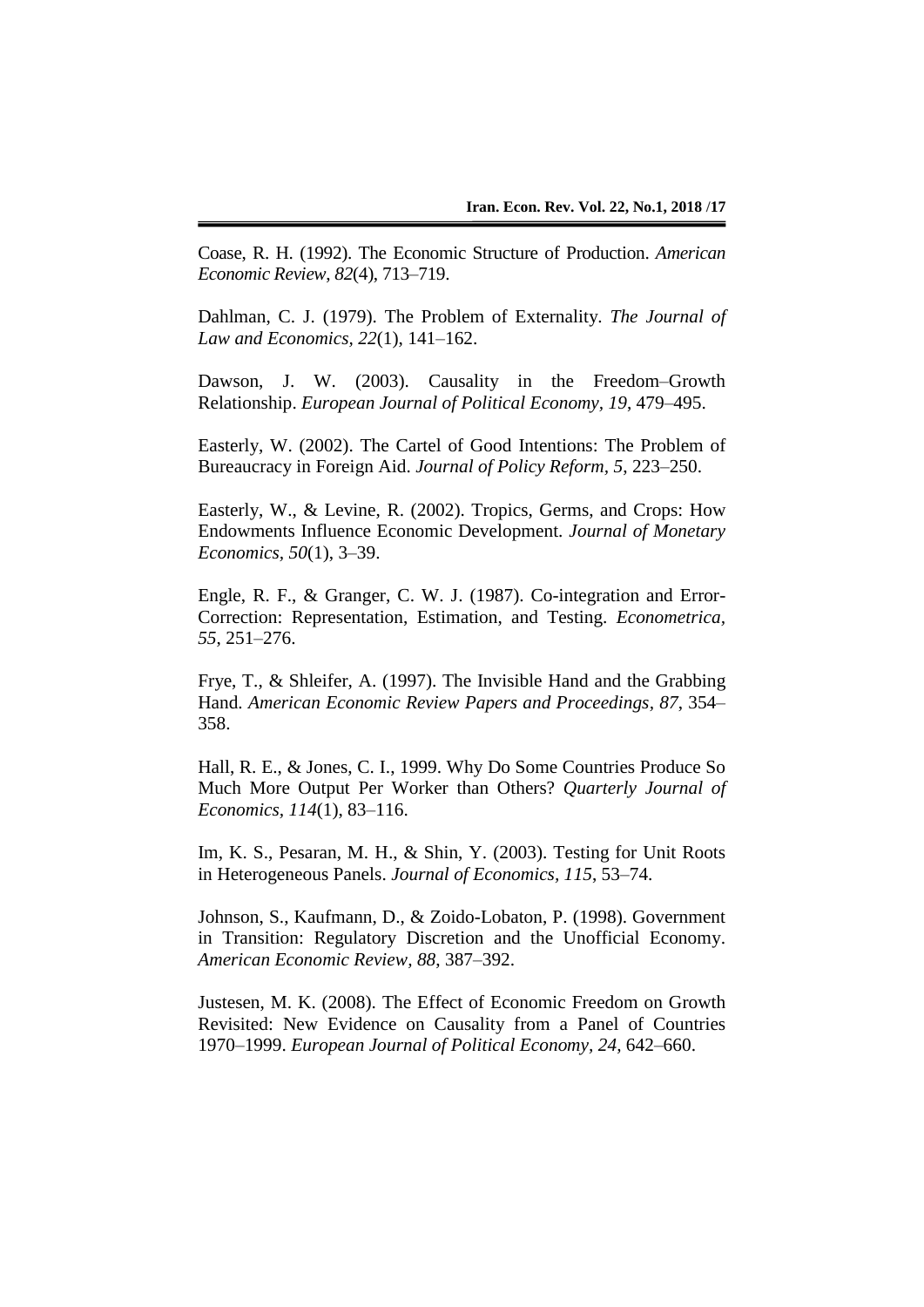**18/ Does Institutions Matter for Economic Development?: …**

Kauffman, D., & Kraay, A. (2002). Growth without Governance. *Working Paper,* Retrieved from

https://www.hks.harvard.edu/fs/pnorris/Acrobat/stm103%20articles/K aufman%20and%20Kraay%20Nov2002.pdf

Kaufmann, D., Kraay, A., & Mastruzzi, M. (2005). Governance Matters IV: Governance Indicators for 1996–2004. *World Bank Policy Research*, Retrieved from

http://akgul.bilkent.edu.tr/Governance/GovMatters\_IV\_main.pdf

---------- (2008). Governance Matters VII: Governance Indicators for 1996–2007. *World Bank Policy Research*, Retrieved from http://info.worldbank.org/governance/wgi/pdf/GovernanceMattersVII. pdf

Knack, S., & Keefer, P. (1995). Institutions and Economic Performance: Cross Country Tests Using Alternative Institutional Measures. *Economics and Politics, 7,* 207–222.

Koopmans, T. C. (1965). On the Concept of Optimal Economic Growth. *The Economic Approach to Development Planning*, Retrieved from

http://cowles.yale.edu/sites/default/files/files/pub/d01/d0163.pdf

Law, S. H., Lim, T. C., & Ismail, N. W. (2013). Institutions and Economic Development: A Granger Causality Analysis of Panel Data Evidence. *Economic Systems, 37*(4), 610–624.

Lee, K., & Kim, B. (2009). Both Institutions and Policies Matter but Differently for Different Income Groups of Countries: Determinants of Long-Run Economic Growth Revisited. *World Development, 37*, 533–549.

Levine, R., & Renelt, D. (1992). September. A Sensitivity Analysis of Cross Country Growth Regressions. *American Economic Review, 82*(4), 942–963.

Levin, A., Lin, C. F., & Chu, C. S. J. (2002). Unit Root Tests in Panel Data: Asymptotic and Finite-Sample Properties. *Journal of Economics, 108*, 1–24.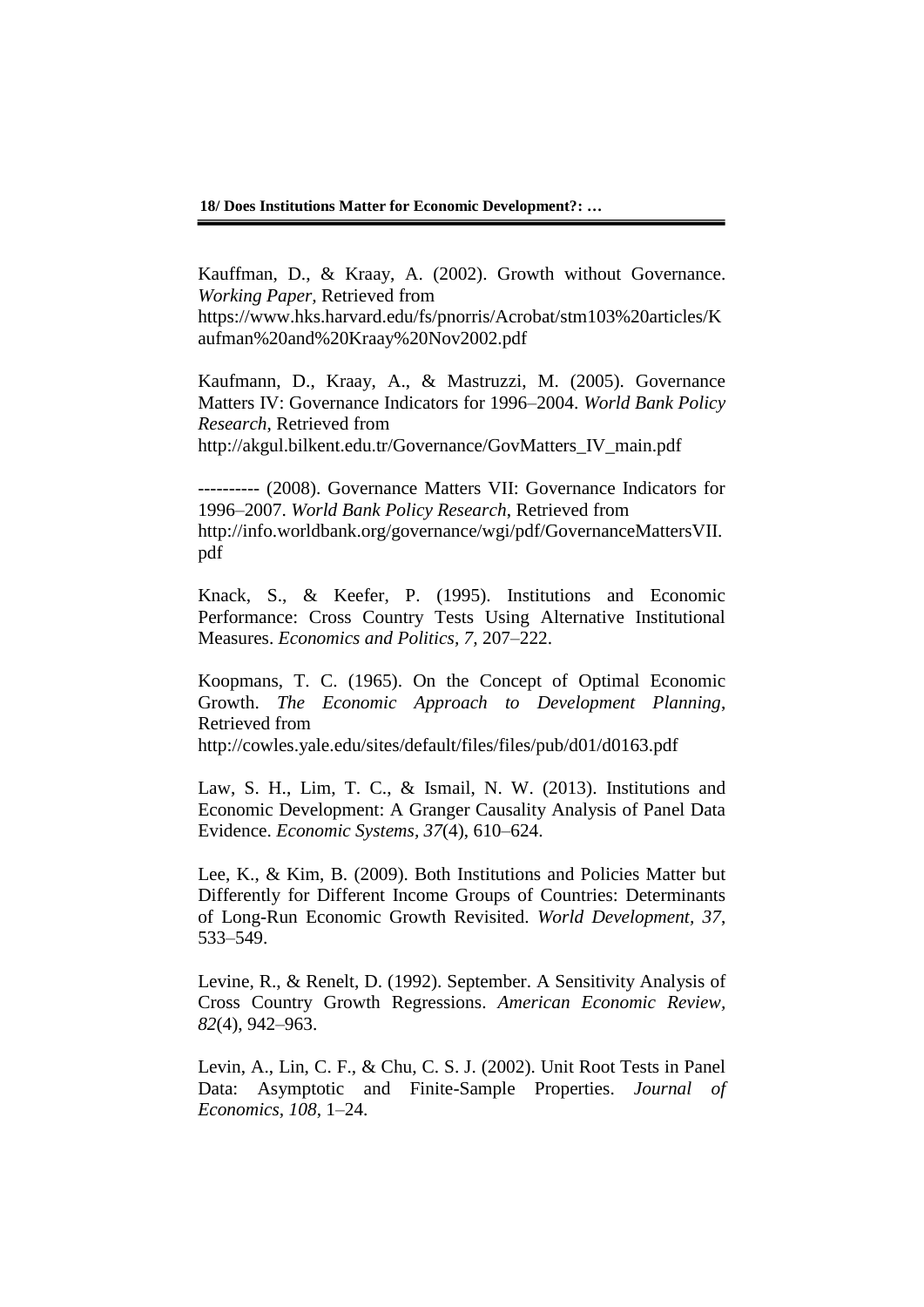Lucas, R. E. (1988). On the Mechanics of Economic Development. *Journal of Monetary Economics*, *22*, 3-42.

Mankiw, N. D., Romer, P., & Weil, D. (1992). A Contribution to the Empirics of Economic Growth. *Quarterly Journal of Economics, 107*, 407–437.

Meon, P. G., & Sekkat, K. (2004). Does the Quality of Institutions Limit the MENA's Integration in the World Economy? *World Economy, 27*, 1475–1498.

Meon, P. G., & Weill, L. (2006). Does Better Governance Foster Efficiency? An Aggregate Frontier Analysis. *Economics of Governance, 6*(1), 75–90.

Mauro, P. (1995). Corruption and Growth. *Quarterly Journal of Economics, 110*(3), 681–712.

Moers, L. (1999). How Important Are Institutions for Growth in Transition Countries? *Tinbergen Institute Discussion Paper*, Retrieved from http://www.efsa.unsa.ba/~adnan.efendic/materijali/E&P.pdf.

North, D. C. (1990). *Institutions, Institutional Change and Economic Performance.* Cambridge: Cambridge University Press.

North, D. C., & Thomas, R. P. (1973). *The Rise of the Western World: A New Economic History.* Cambridge: Cambridge University Press.

Olson, M. (1982). *The Rise and Decline of Nations: Economic Growth, Stagflation, and Social Rigidities.* London: Yale University Press.

Olson, M., Sarna, N., & Swamy, A. V. (1998). Governance and Growth: A Simple Hypothesis Explaining Cross-Country Differences in Productivity. *Public Choice*, *102*, 341-364.

Pande, R., & Udry, C. (2005). Institutions and Development: A View from Below, Yale University Economic Growth Center, *Discussion Paper,* Retrieved from

http://www.econ.yale.edu/~cru2/pdf/institutions\_draft.pdf.